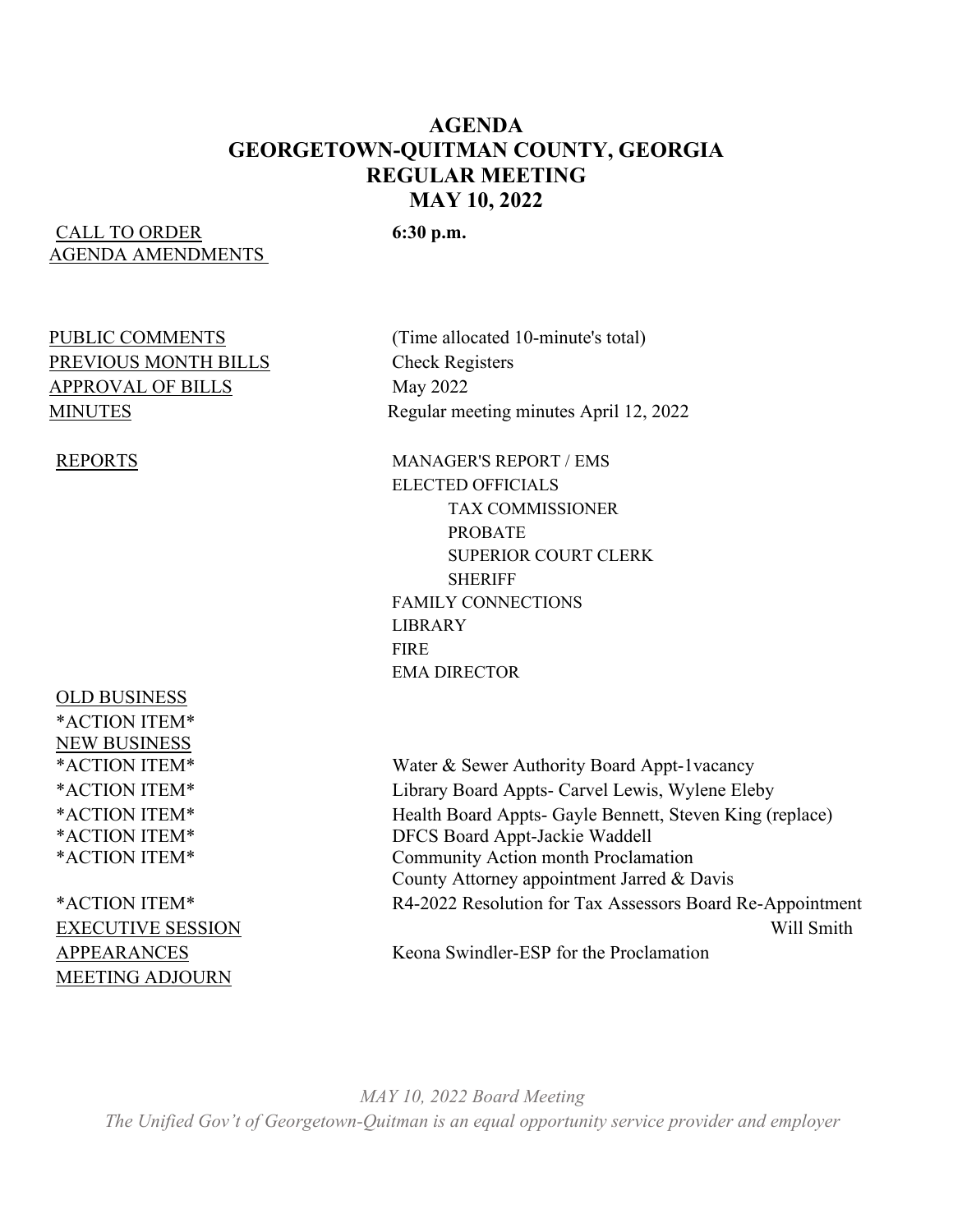### **GEORGETOWN-QUITMAN COUNTY COMMISSION REGULAR MEETING MINUTES APRIL 12, 2022 6:30 p.m.**

#### **CALLED TO ORDER**

The meeting was called to order at 6:31 p.m. with a prayer followed by the pledge. Members present were Commissioners: Lewis, Blackmon, Hayes, Kinsey, and Bussey. County Manager Jason Weeks, Financial Officer Teri Odom, and County Clerk Carolyn Wilson. (Lewis arrived late but was present.)

#### **AGENDA AMENDMENTS**

Vice Chairman Blackmon asked for a motion to approve the amended agenda with the current additions: County Attorney letter of resignation, DFCS Board Appt., Planning & Zoning Board Re-Appts., and Water & Sewer Authority Board Re-Appts. **Motion made by Bussey to accept the agenda. Second by Kinsey**. Voting Yes- Bussey, Hayes, Kinsey, and Blackmon.

**PUBLIC COMMENTS-** Vice Chairman Blackmon asked if there were any public comments at this time. After hearing none, Vice Chairman Blackmon moved on.

#### **PREVIOUS MONTH CHECK REGISTER**

**Motion made by Hayes to approve the previous month's check register. Second by Kinsey.** Voting Yes- Bussey, Hayes, Kinsey, and Blackmon.

#### **APPROVAL OF BILLS**

**Motion made by Bussey to approve the bills minus the County Attorney bill to Tracy Cary. Second by Hayes.** Voting Yes- Bussey, Kinsey, Hayes, and Blackmon.

#### **MINUTES**

March 8, 2022 Public Hearing minutes- **Motion made by Bussey to approve the public hearing minutes** *with the correction that Hayes was present at the Public hearing***. Second by Kinsey.** Voting Yes- Bussey, Hayes, Kinsey, and Blackmon. (Chairman Lewis arrived at this time and apologized for being late.)

March 8, 2022 Regular meeting minutes-**Motion made by Bussey to approve the Regular meeting minutes. Second by Kinsey**. Voting Yes-Bussey, Hayes, Kinsey, Blackmon, and Lewis.

*MAY 10, 2022 Board Meeting* 

*The Unified Gov't of Georgetown-Quitman is an equal opportunity service provider and employer*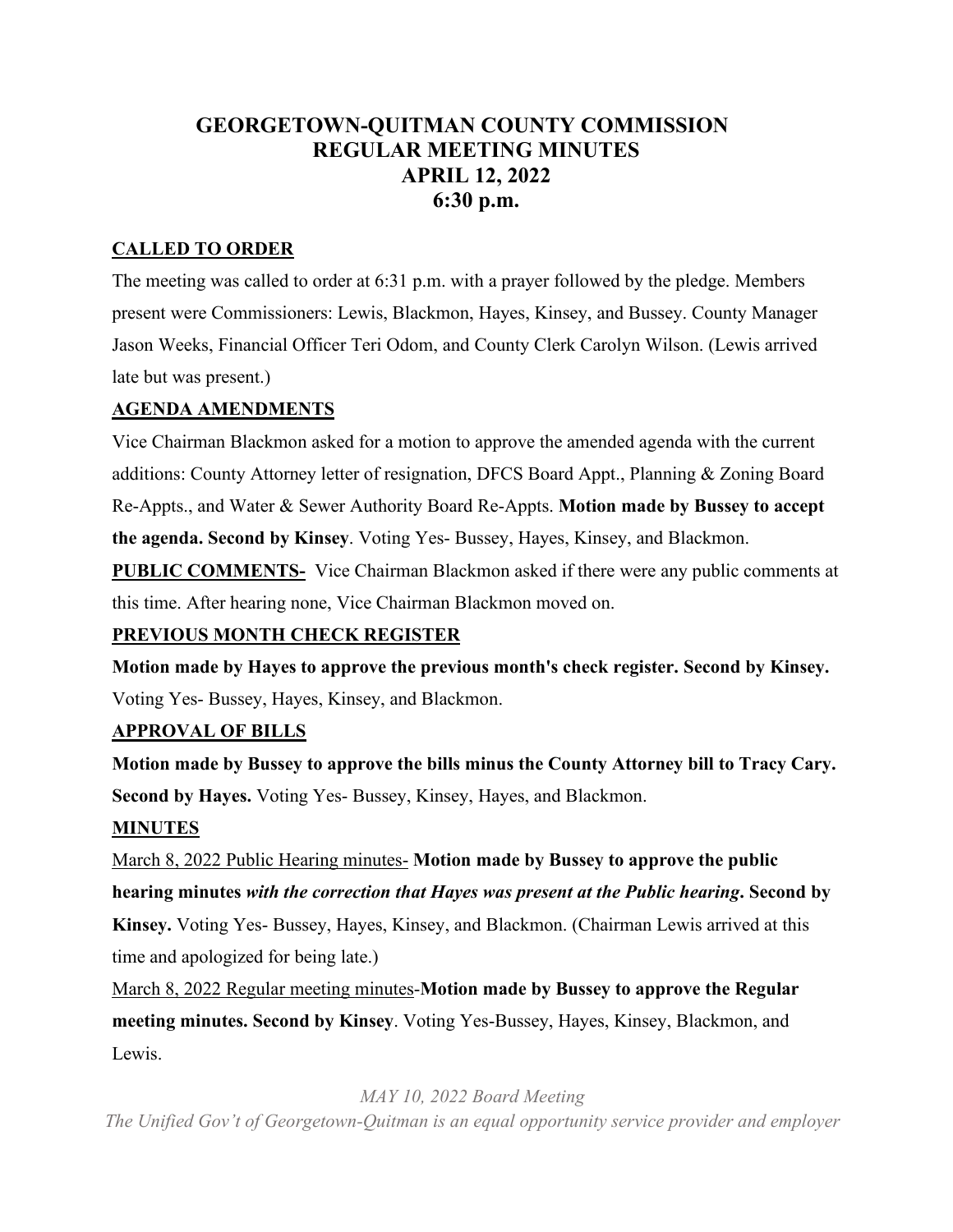**MANAGER'S REPORT-**Weeks was present and gave the total calls for EMS for the month of March. Weeks stated that Jamie Sauls is no longer with Grady EMS. Joe Cowart is now the Director for this area. Weeks also went over the lack of service that we are receiving from Grady. He stated that there has been a lot of personnel changes and is hoping things will get back like they were previously.

**ISO INSPECTION-** Weeks reported that the ISO inspection was on April 8, 2022. He stated that this was a very detailed inspection. Weeks said it went really well. We will probably not know until sometime in June what our new ISO rating will be. Currently our ISO rating is 7x. **LMIG ON FLORENCE STREET-** Weeks stated that there was some work that was done on Florence Street and the contractor that did the work damaged a water line and left it. They have since come back and fixed the water line and fixed the drainage issues that we were also having. **FIRE HYDRANTS-** Weeks was asked at a previous meeting about damage to Fire hydrants caused during automobile accidents. He has been researching this question and has found out that if a Fire hydrant is damaged in an automobile accident it would be that persons' insurance responsibility to fix the damaged Fire hydrant. We would just need to make sure it is written in the accident report about the damage to the fire hydrant and who did the damage. Commissioner Kinsey asked Weeks if he had any new information about the bridges at River Bluff park as far as whose responsibility it will be to fix those bridges. Weeks stated that the Corp of Engineers wants to dispose of the bridges and deed them to the County. Weeks would like to wait and have our County Attorney review the Lease agreement and then take the advice of the attorney.

**Tax Commissioner Report-** Tax Commissioner Mindy Ward was present and stated that they had the annual tax sale. There were 8 properties on the tax sale and all 8 were sold. Mrs. Ward explained that there are 2 inactive churches on the tax digest that have generated Emergency Service Assessments. Mrs. Ward asked if the 2 churches (Liberty Baptist Church and St. Paul Church) could be removed from the tax digest since they are inactive and there is no one that can pay these assessments. **Motion made by Kinsey to remove Liberty Baptist Church and St. Paul Church from the tax digest and remove the Emergency service assessment off of both. Second by Bussey.** Voting Yes- Bussey, Kinsey, Hayes, Blackmon, and Lewis. Mrs. Ward asked that a letter be sent to her stating this motion.

*MAY 10, 2022 Board Meeting* 

*The Unified Gov't of Georgetown-Quitman is an equal opportunity service provider and employer*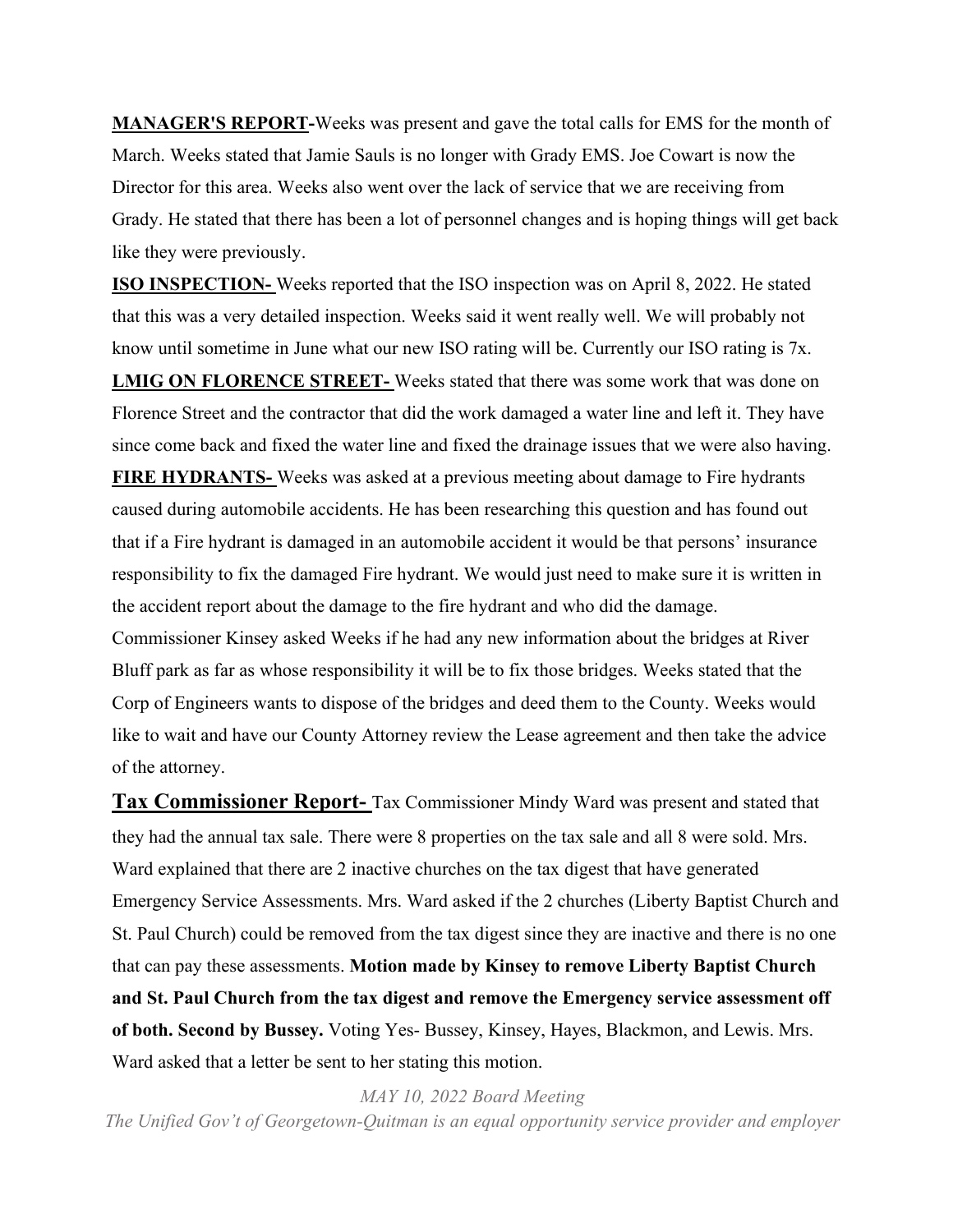## **Probate Report-SUPERIOR CLERK OF COURT-SHERIFF REPORT-**

**FAMILY CONNECTIONS-** Chairman Lewis explained that Ms. Sara Lee Crumbs has written another grant for children's books for the Library. He went onto say that Ms. Crumbs is always writing grants to help the Library and she is a great asset to Georgetown-Quitman County. **Library-** Chairman Lewis invited everyone to come to the ribbon cutting for the grand opening for the new Quitman County Library on April 19, 2022 from 10:30 a.m.-11:30 a.m. Governor Brian Kemp will be here for this occasion.

**Fire Dept. Report-CHAIRMAN REPORT-OLD BUSINESS-NEW BUSINESS-**

**COUNTY ATTORNEY LETTER OF RESIGNATION-** Chairman asked for a motion to accept the letter of resignation from Tracy Cary. **Motion made by Blackmon to accept the letter of resignation from Tracy Cary. Second by Kinsey.** Voting Yes-Bussey, Kinsey, Hayes, Blackmon, and Lewis.

**DFCS BOARD RE-APPOINTMENT FLO HARRIS-** Chairman Lewis asked for a motion to reappoint Ms. Flo Harris to the DFCS board. **Motion made by Hayes to reappoint Ms. Flo Harris to the DFCS board. Second by Kinsey.** Voting Yes-Bussey, Kinsey, Hayes, Blackmon, and Lewis.

**PLANNING & ZONING BOARD RE-APPOINTMENTS-** Chairman Lewis asked for a motion to reappoint Steve Newton, Terry Batton, and Lavaughn Jackson to the Planning & Zoning Board. **Motion made by Blackmon to reappoint Steve Newton, Terry Batton, and Lavaughn Jackson to the Planning & Zoning Board. Second by Kinsey.** Voting Yes-Bussey, Kinsey, Hayes, Blackmon, and Lewis.

**WATER AND SEWER AUTHORITY BOARD RE-APPOINTMENTS-** Chairman Lewis asked for a motion to reappoint Richard Pitts, Carrie Culver, and Derrick Norris to the Water & Sewer Authority Board. **Motion made by Kinsey to reappoint Richard Pitts, Carrie Culver,** 

*MAY 10, 2022 Board Meeting The Unified Gov't of Georgetown-Quitman is an equal opportunity service provider and employer*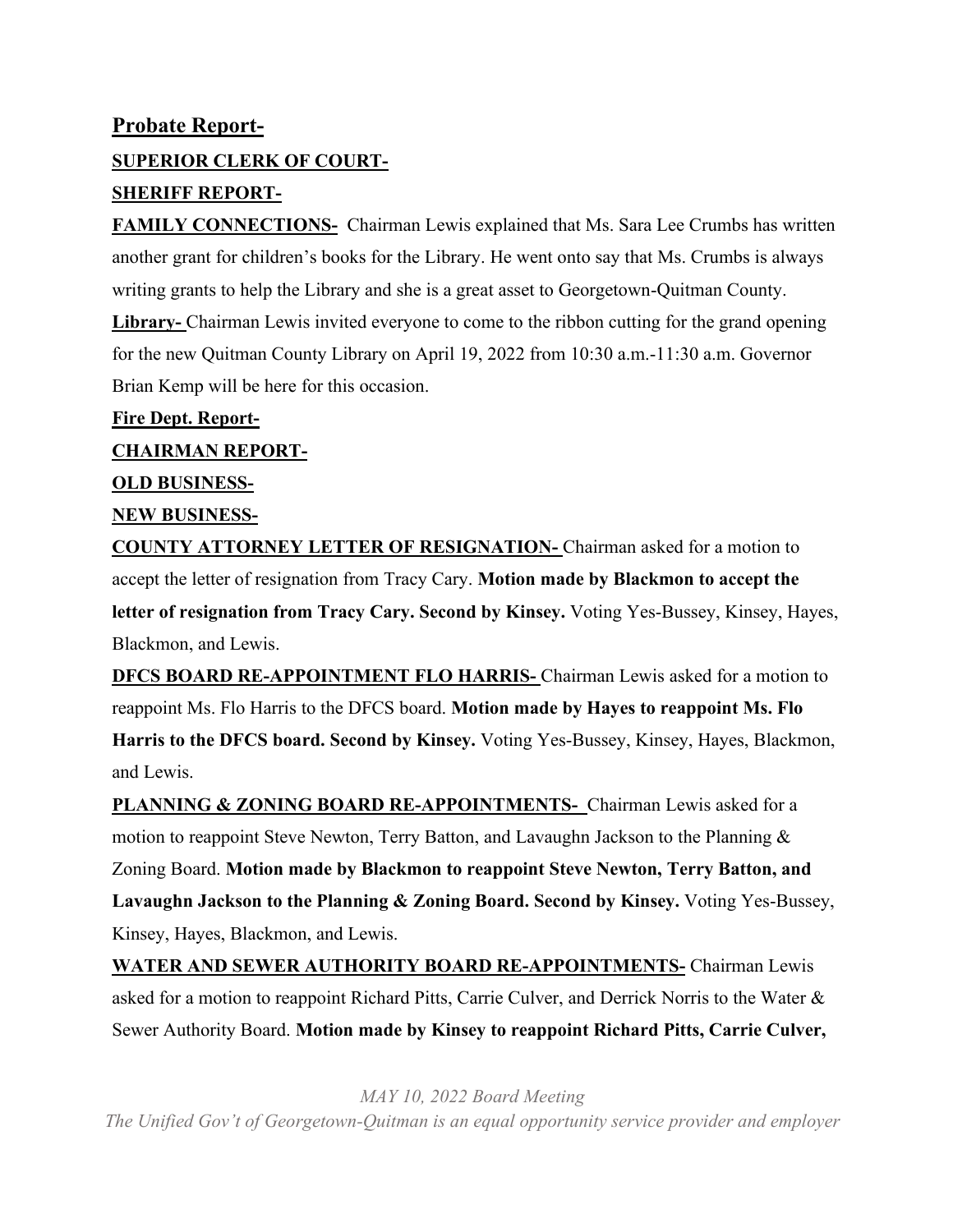**and Derrick Norris to the Water & Sewer Authority Board. Second by Bussey.** Voting Yes-Bussey, Kinsey, Hayes, Blackmon, and Lewis.

**WATER & SEWER AUTHORITY BOARD VACANCY-** Chairman Lewis explained that there is also a vacancy on the Water & Sewer Authority Board because Ms. LaPorchia Grier that was appointed had to resign due to relocation with her job. Chairman Lewis stated that we have a few people that have expressed an interest to serve on this board. Chairman Lewis asked for any persons in favor of appointing Matt Geddings after hearing none Chairman Lewis asked for any persons in favor of appointing Amy Self after hearing none Chairman Lewis asked for any persons in favor of appointing Jerry Green- Kinsey and Hayes were in favor. Chairman Lewis asked for any persons in favor of appointing Jimmy Scott-Bussey and Lewis were in favor. Commissioner Blackmon abstained from voting because of Jerry Green being a family member. This resulted in a tie vote. Chairman Lewis said this will be added to the Work Session to be worked on.

**2022-02 BUDGET AMENDMENT EXHIBIT A-** Financial officer Odom went over the budget amendment. She stated this was to show the money that came in from the First responders grant that we received at the first of the year. Also, to adjust money that needed to be moved from one general ledger account to the correct account. **Motion made by Kinsey to approve 2022-02 budget amendment exhibit A. Second by Bussey.** Voting Yes-Bussey, Kinsey, Hayes, Blackmon, and Lewis.

Chairman Lewis asked Mr. Bin Minter with Taylor English Duma LLP to introduce himself. Mr. Minter explained he is currently the County Attorney for Stewart County and Cusseta-Chattahoochee County. He stated that he likes this type of work and is very interested in becoming our County Attorney. Each Commissioner thanked Mr. Minter for coming and introducing himself.

**EXECUTIVE SESSION- Motion made by Bussey to close regular session. Second by Kinsey.** Voting Yes-Bussey, Kinsey, Hayes, Blackmon, and Lewis. **Motion made by Blackmon to go into executive session to discuss personnel. Second by Hayes.** Voting Yes-Bussey, Hayes, Kinsey, Blackmon, and Lewis. **Motion made by Bussey to close executive session. Second by Hayes.** Voting Yes-Bussey, Kinsey, Hayes, Blackmon, and Lewis. **Motion made by Blackmon to reopen regular session. Second by Kinsey.** Voting Yes-Bussey, Kinsey, Hayes, Blackmon, and Lewis.

*MAY 10, 2022 Board Meeting The Unified Gov't of Georgetown-Quitman is an equal opportunity service provider and employer*